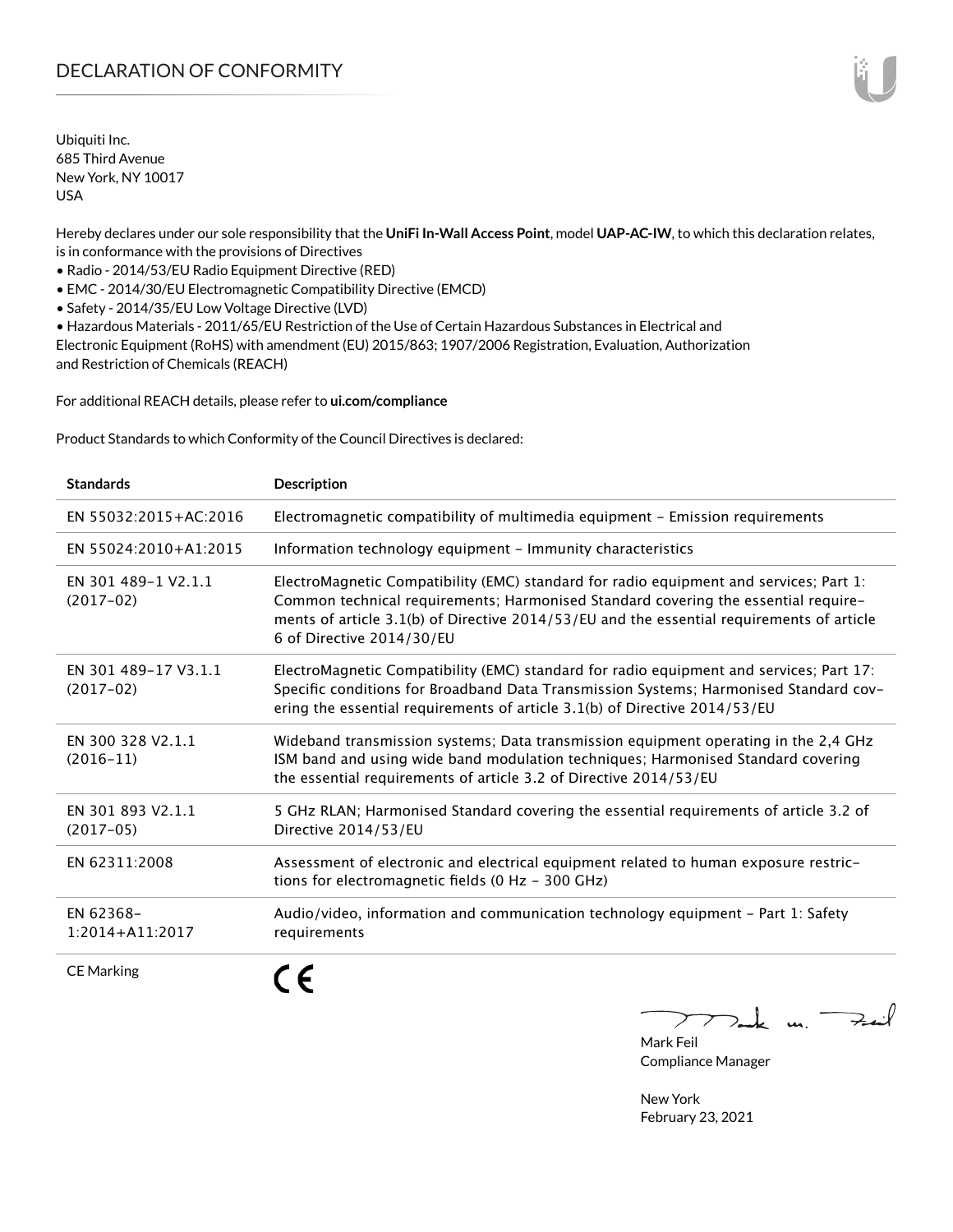# **UAP-AC-IW**

#### **български** [Bulgarian]

С настоящото Ubiquiti декларира, че това устройство UAP-AC-IW е в съответствие със съществените изисквания и други приложими разпоредби на Директиви 2014/53/ EC, 2014/30/ЕС, 2014/35/ЕС.

## **Hrvatski** [Croatian]

Ubiquiti ovim putem izjavljuje da je ovaj uređaj UAP-AC-IW sukladan osnovnim zahtjevima i ostalim bitnim odredbama Direktiva 2014/53/EU, 2014/30/EU, 2014/35/EU.

## **Čeština** [Czech]

Ubiquiti tímto prohlašuje, že toto UAP-AC-IW zařízení, je ve shodě se základními požadavky a dalšími příslušnými ustanoveními směrnic 2014/53/EU, 2014/30/EU, 2014/35/EU.

## **Dansk** [Danish]

Hermed, Ubiquiti, erklærer at denne UAP-AC-IW enhed, er i overensstemmelse med de væsentlige krav og øvrige relevante krav i direktiver 2014/53/EU, 2014/30/EU, 2014/35/ EU.

## **Nederlands** [Dutch]

Hierbij verklaart Ubiquiti, dat deze UAP-AC-IW apparaat, in overeenstemming is met de essentiële eisen en de andere relevante bepalingen van richtlijnen 2014/53/EU, 2014/30/EU, 2014/35/EU.

## **English**

Hereby, Ubiquiti, declares that this UAP-AC-IW device, is in compliance with the essential requirements and other relevant provisions of Directives 2014/53/EU, 2014/30/EU, 2014/35/EU.

## **Eesti keel** [Estonian]

Käesolevaga Ubiquiti kinnitab, et antud UAP-AC-IW seade, on vastavus olulistele nõuetele ja teistele asjakohastele sätetele direktiivide 2014/53/EL, 2014/30/EL, 2014/35/EL.

## **Suomi** [Finnish]

Täten Ubiquiti vakuuttaa, että tämä UAP-AC-IW laite, on yhdenmukainen olennaisten vaatimusten ja muiden sitä koskevien direktiivien 2014/53/EU, 2014/30/EU, 2014/35/ EU.

## **Français** [French]

Par la présente Ubiquiti déclare que l'appareil UAP-AC-IW, est conforme aux exigences essentielles et aux autres dispositions pertinentes des directives 2014/53/UE, 2014/30/ UE, 2014/35/UE.

## **Deutsch** [German]

Hiermit erklärt Ubiquiti, dass sich dieses UAP-AC-IW Gerät, in Übereinstimmung mit den grundlegenden Anforderungen und den anderen relevanten Vorschriften der Richtlinien 2014/53/EU, 2014/30/EU, 2014/35/EU befindet.

## **Ελληνικά** [Greek]

Δια του παρόντος, Ubiquiti, δηλώνει ότι αυτή η συσκευή UAP-AC-IW, είναι σε συμμόρφωση με τις βασικές απαιτήσεις και τις λοιπές σχετικές διατάξεις των οδηγιών 2014/53/EE, 2014/30/EE, 2014/35/EE.

#### **Magyar** [Hungarian]

Ezennel Ubiquiti kijelenti, hogy ez a UAP-AC-IW készülék megfelel az alapvető követelményeknek és más vonatkozó 2014/53/EU, 2014/30/EU, 2014/35/EU irányelvek rendelkezéseit.

## **Íslenska** [Icelandic]

Hér, Ubiquiti, því yfir að þetta UAP-AC-IW tæki er í samræmi við grunnkröfur og önnur viðeigandi ákvæði tilskipana 2014/53/ESB, 2014/30/ESB, 2014/35/ESB.

#### **Italiano** [Italian]

Con la presente, Ubiquiti, dichiara che questo dispositivo UAP-AC-IW, è conforme ai requisiti essenziali ed alle altre disposizioni pertinenti delle direttive 2014/53/UE, 2014/30/UE, 2014/35/UE.

#### **Latviešu valoda** [Latvian]

Ar šo, Ubiquiti, deklarē, ka UAP-AC-IW ierīce, ir saskaņā ar būtiskajām prasībām un citiem attiecīgiem noteikumiem Direktīvās 2014/53/ES, 2014/30/ES, 2014/35/ES.

## **Lietuvių kalba** [Lithuanian]

Ubiquiti deklaruoja, kad šis UAP-AC-IW įrenginys atitinka esminius reikalavimus ir kitas 2014/53/ES, 2014/30/ES, 2014/35/ES Direktyvų nuostatas.

#### **Malti** [Maltese]

Hawnhekk, Ubiquiti, tiddikjara li dan il-mezz UAP-AC-IW huwa konformi mar-rekwiżiti essenzjali u dispożizzjonijiet rilevanti oħrajn ta 'Direttivi 2014/53/UE, 2014/30/UE, 2014/35/UE.

#### **Norsk** [Norwegian]

Herved Ubiquiti, erklærer at denne UAP-AC-IW enheten, er i samsvar med de grunnleggende kravene og andre relevante bestemmelser i direktivene 2014/53/EU, 2014/30/ EU, 2014/35/EU.

#### **Polski** [Polish]

Niniejszym, Ubiquiti, oświadcza, że urządzenie UAP-AC-IW, jest zgodny z zasadniczymi wymaganiami oraz pozostałymi stosownymi postanowieniami Dyrektyw 2014/53/UE, 2014/30/UE, 2014/35/UE.

## **Português** [Portuguese]

Ubiquiti declara que este dispositivo UAP-AC-IW, está conforme com os requisitos essenciais e outras disposições das Directivas 2014/53/UE, 2014/30/UE, 2014/35/UE.